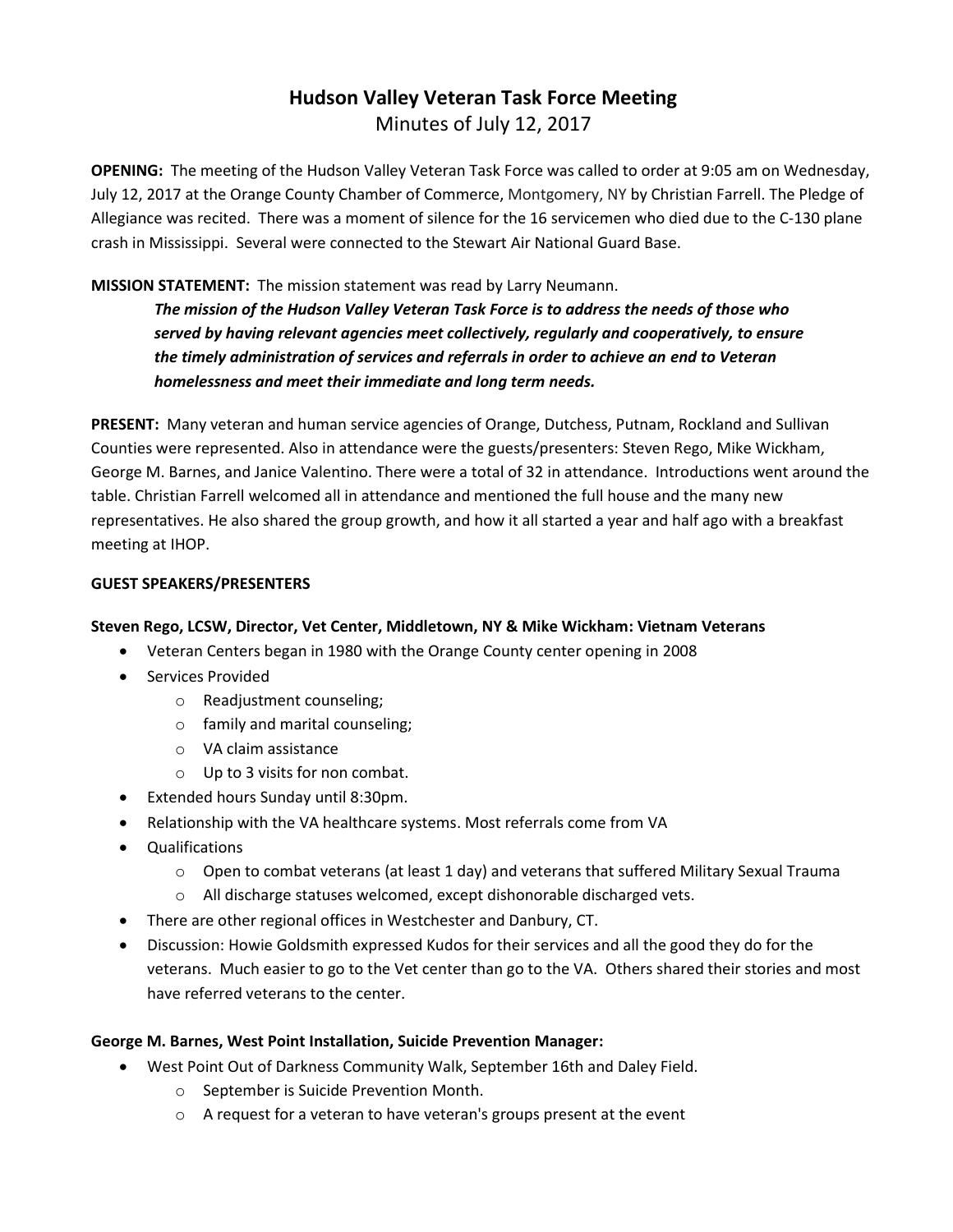- DOD Peer to Peer counseling Program
	- o Army has a real problem with suicide.
	- o In the past year, the Army has had 125 people commit suicide (soldiers, family, etc.). 91 of them are veterans.
	- o One reason is the lack of support after they leave active duty.
	- o Qualifications
		- for active duty/reserve -
		- Hotline with peers to talk.
	- o 51% that commit suicide have been deployed and 49% have not.
	- o Peers are available to talk about the many life issues.
	- o Primarily focus Army, but through the DOD can see all veterans/armed forces.
	- $\circ$  Army has identified and actively changed the stigma for those suffering from mental illness (suicidal).
	- o Training includes sensitivity to the current issues leading to suicide.
	- $\circ$  It is hard to change the stigma some people personally feel that it is a sign of weakness.
	- o No repercussion for coming forward to receive assistance.
	- o Identified leaders with stories about unhealthy times when there were thoughts of suicide, and sharing them with the younger troops. Hoping this helps with stigma.

#### **VETERAN SERVICE AND COUNTY UPDATES:**

- **Dutchess County**
	- **VSO: Nelson "Eddy" Rivera, Director** We must make sure that the visitors to our programs and receive services are veterans. He shared a story about a man who was receiving services and was not a veteran. There were many agencies trying to assist him with his emergency situation, but when proof of veteran status, he gave them the run around. Make sure that those served are Veterans or qualify for the services provided.
	- **Vet2Vet: Adam Roche, Program Manager -** Adam is doing a great job. Has many groups meeting. He started a family group.
	- o Dutchess County has applied for Functional Zero homeless initiative. In review process.
	- o If you know someone, Deployed member of Dutchess County Dutchess County Fair Honoring them and their families.

# • **Orange County**

# **VSO: Christian Farrell, Director -**

- **EXECT** Shared article in Times Herald Record about the cemetery. There has been a lot of funeral.
- Orange County the state has provided Fresh Connect vouchers for veterans. State representatives will be distributing \$20 fresh vegetable vouchers at Orange County Farmer's markets: Goshen - Friday, July 21st 10-2; Middletown- Saturday July 22nd; Newburgh - Tuesday, July 25th.
- Freedom First July 21st at the Thomas Bull Park in Montgomery, 50 veterans and their guests will be invited to watch fireworks and provided with free food and drink at the lodge. Gates will open at 3pm and 5pm for veterans.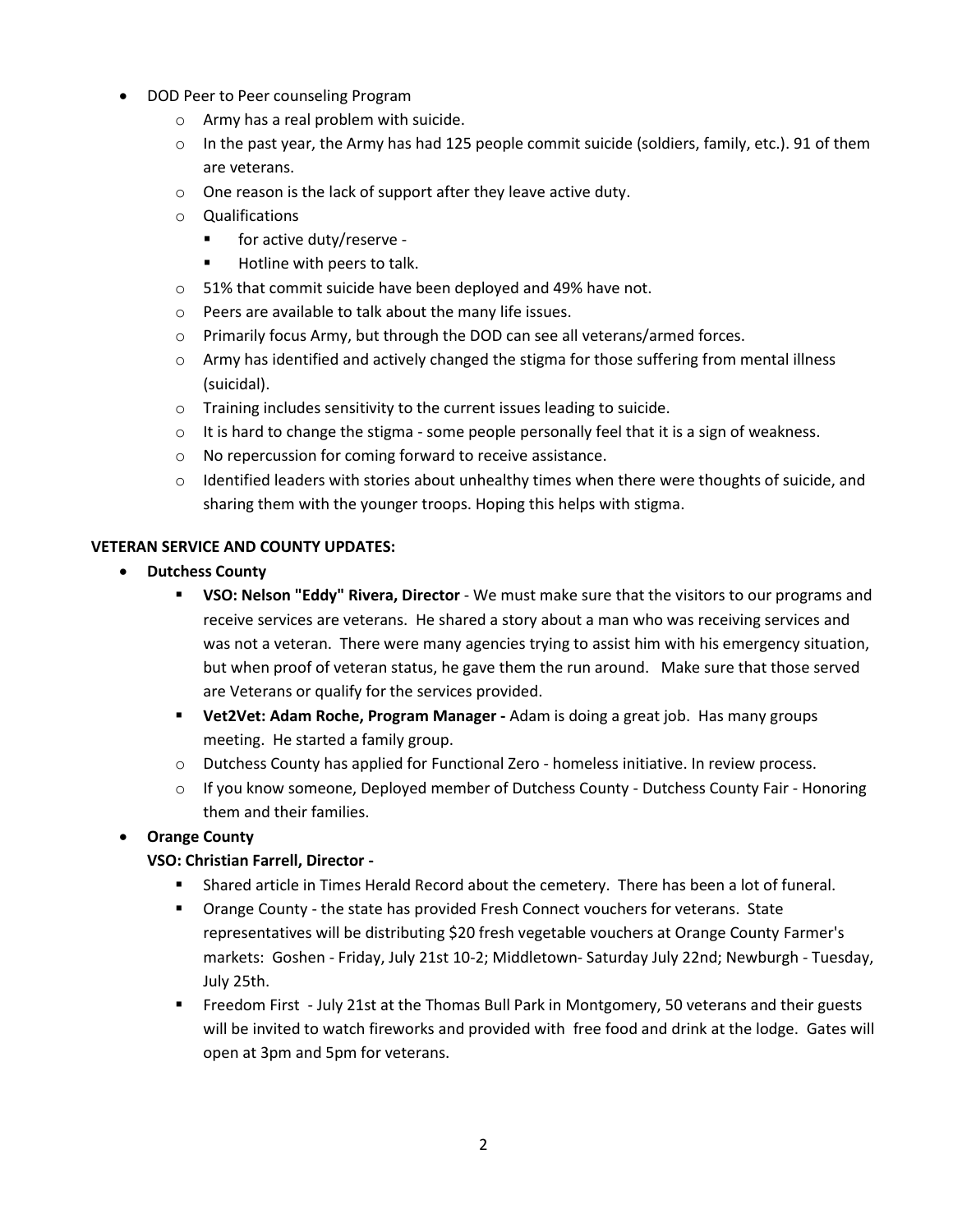#### **Vet2Vet: Larry Neumann, Program Coordinator -**

- o Vet2Vet serves active duty and veterans alike.
- o Met with Sean Patrick Maloney about "getting the word out" we don't know who the veterans are in our community. Who are they and how do we get the word out to them? There is a disconnect.
- $\circ$  Statement It is wonderful that we fill up this room with so many diverse service agencies.
- Vet2Vet AMVETS 2015 gave a donation to Vet2Vet. The donation will help a lot and is greatly appreciated.
- 30 July Whispering Winds fundraiser last year's event was very successful. It was all encompassing with a patriotic flare. It provided information for and about veterans, and the services provided by Vet2Vet.
- Movie night The Invisible War dealing with military sexual trauma The rate is greater than the regular population. It is an issue that is everywhere. College campuses are also suffering with this issue. Awareness is very important. Come to see the film. Downing Film Center, 7:30pm free will include some panelist.
- August 1st National Night Out Against Crime communities get together and put on events with public service agencies. Vet2Vet will have representation in Middletown and Port Jervis

# • **Putnam County**

# **VSO: Karl Rohde, Director**

- Fundraiser on Monday, local group had a fundraiser golf outing
- Family movie night for veterans and their families -
- Provide outings to Renegades games 62 veterans attended last event.
- Town hall meeting July 26th
- Safe Talk training Suicide Prevention kudos about the program. Certified Safe Talk trainers. Provide future events upon request.
- There office has provided services for 30 years. A veteran's affairs counselor has been available to see veterans locally. Still fighting the changes that will hurt services needed by veteran. Sean Patrick Maloney has been trying to assist the program.

# • **Rockland County**

# **Vet2Vet: Dr. Allen L Hershman, Veteran Services Coordinator** -

- Just a few weeks ago had the conference, Finding Your Next Purpose And Mission. Currently, planning for next year's event. Reaching out to neighboring counties.
- Next Military Behavioral Training Sept 9, 16 & 23 at Rockland County Community County.
- Full weekend training in Dutchess County October28/29. Ceremony November 4 FDR Presidential Museum together with the Dutchess County Veteran Appreciation Day.

# • **Sullivan County**

•

# **VSO: Howie Goldsmith, Coordinator**

- o Rotary and Sullivan County Veteran's Coalition Fundraising Run on September 23. 5th augmentation stage for the cemetery program.
- o Janice 1st honor salute for Hospice was very heart warming.
- Veterans that have been discharged. Can buy from the exchange online. Should be available November 11 - vetverify.org. Benefits - free shipping and tax free.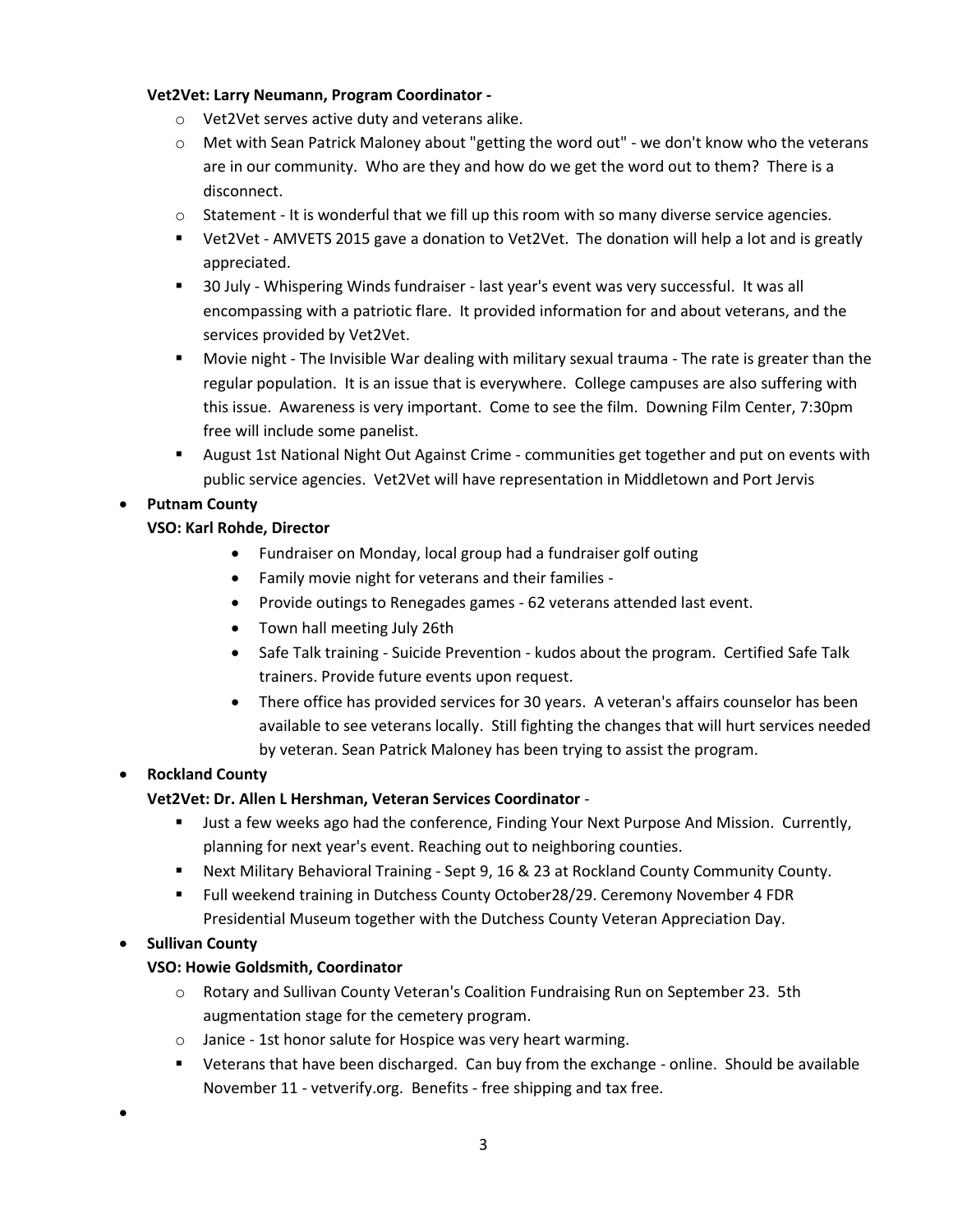• **Office of US Representative Sean Patrick Maloney Cullen Lyons, Veteran and Military Advocate** - excused.

# **Janice Valentino, Director of Marketing & Development, Hospice of Orange & Sullivan Counties, Inc**. -

• Veteran Joseph Gomes gave permission to tell his Hospice Honor story so that others could experience the joy of being honored as veterans. The presentation is brought to us on his behalf by Pat Fayo his niece. Janice shared a slide show and video of the July 1st Honor event. Larry thanked both Pat Fayo and Howie for sharing this touching and personal event.

#### **NEW BUSINESS/SUB-COMMITTEES:**

#### **TASK FORCE HOMELESS CASES/REFERRALS/NEW CASES -Linda McNiff**

- 6 homeless veterans in Orange County
	- o 2 housed
	- o 2 sleeping in cars and currently, couch surfing
	- $\circ$  1 chronically homeless challenges because of legal issues and bad conduct discharge which creates a limit to resources - still monitoring the situation and working with Vet2Vet

 $\circ$  1 chronically homeless - hitchhiking - lives in tent. Working with him trying to get a voucher. Everett of Vet2Vet is trying to work with him to convince him to change his situation. It has become a health issue.

- Linda reported Orange County soon to achieve Function Zero must provide shelter or provide permanent housing for veterans. Veterans need a lot of resources. She expressed her gratitude to the agencies for assisting with these projects. Hopefully, the application will be completed and accepted.
- Question: Are we working with the veteran's mental health issues or homelessness? Working on both with VA and WestCOP. Statement: Statistics show that the housing issues should be addressed first and the mental health issues will be more successful.
- Sean Patrick Maloney to work on new initiative, "Housing Our Heroes". Using Zombie properties and transforming them into homes for veterans. The target primarily was homeless veterans initially, but the initiative has moved towards making it a pathway to home ownership for veterans.
- Dutchess County Habitat for Humanity has a home for a veteran. Needs a Veteran to apply for program. They are using VA criteria. Note: A family has been identified.

# **2017 HVVTF Initiatives -** Linda McNiff reported

- **2017 Veteran Appreciation Day at Renegades Dutchess Stadium** On track for event. Reached out to HVVTF with poster, save the date and sponsorship forms. Looking to have videos from our soldiers overseas. 4 tickets per household. Barbecue, completely military themed. All tickets will be distributed by the Renegades. Many information booths. 2X larger than last year.
- **HV Task Force Facebook Page -** Hudson Valley Veteran Task Force on Facebook. Join group.